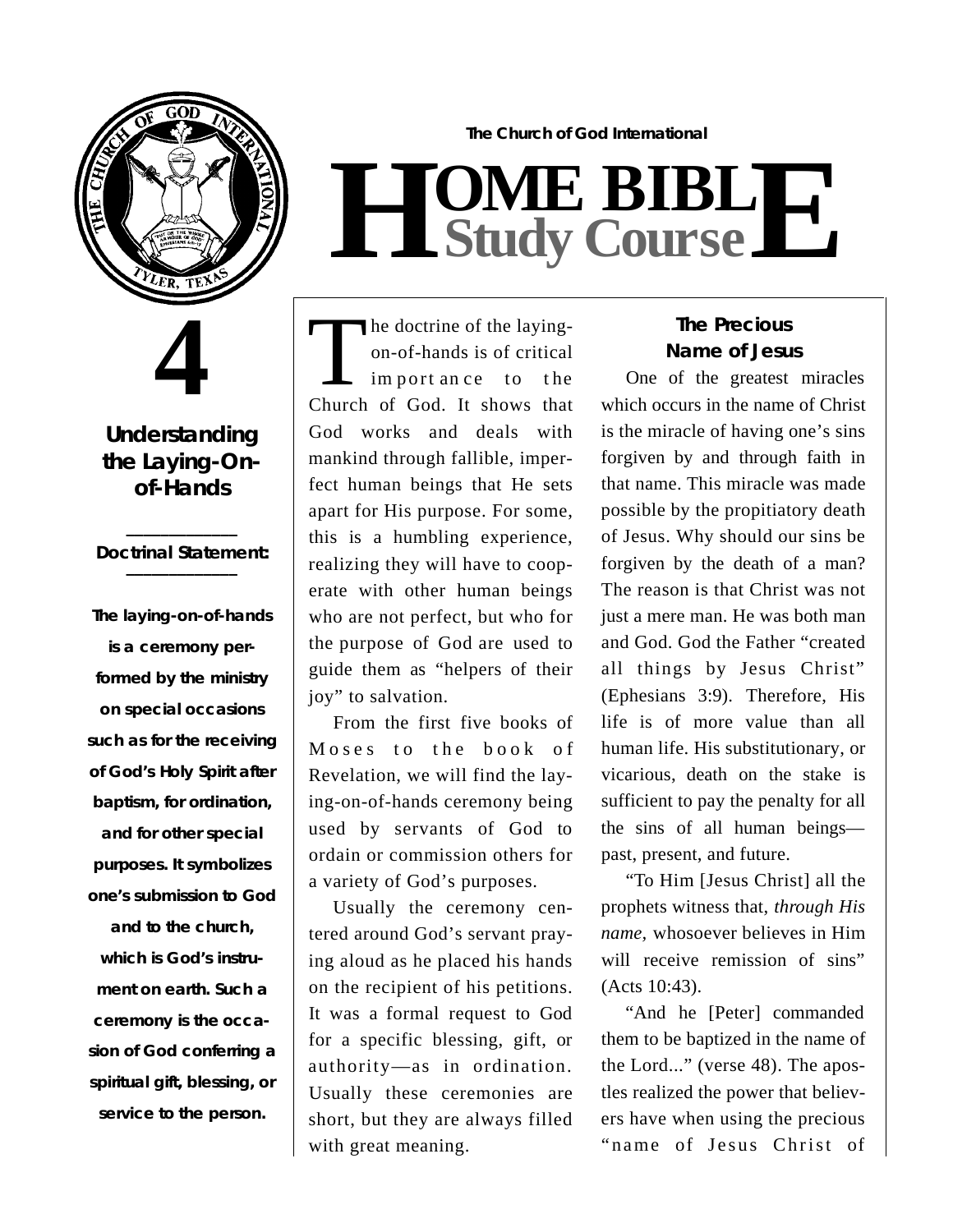Nazareth" (Acts 3:6,16; 4:7,10,12,18,30; 5:28,40; 19:13). They went out everywhere teaching, preaching, and baptizing in that name. Results were miraculous.

#### **Final Instructions**

In the book of James, the apostle showed that the children of this world, fighting and warring the way they do, meet with disaster, failing to receive help because they neglect to ask for God's help. And when they do ask God, it is to fulfill their own personal wants and desires. If we ask selfishly, we ask amiss. We can only expect a negative answer to such a prayer.

Jesus set the right example when He said, "I seek not mine own will, but the will of the Father which hath sent me" (John 5:30). The apostle Paul tells us we can "understand what the will of the Lord is" (Ephesians 5:17). We are to study the Word of God as Paul commanded Timothy (2 Timothy 2:15).

With the study of God's Word and the guidance of His Holy Spirit, we can know the will of God even if there is no specific promise mentioned in the Bible. It is a matter of learning how to apply the principles of God's revealed will to the situations that arise in our lives.

It is understandable that we cannot ask for something, or ask God's blessing on something, that is contrary to His Word. With regular Bible study and setting our heart on the things above, we will come to know God's will for our lives.

The point to remember, for the purpose of this lesson, is that we must seek to learn and know God's will, as well as believe the truth of His Bible. "And this is the confidence that we have in Him, that if we ask anything according to His will, He hears us. And if we know that He hears us, whatever we ask, we know that we have the petitions that we have asked of Him" (1 John 5:1,15).

In the previous lessons, we have covered repentance, faith, and baptism. This fourth lesson will show us how through the ceremony of the laying-on-ofhands we receive the gift of the Holy Spirit.

The Holy Spirit of God, which is His character, His love, and His power, is the added strength we need to obey His spiritual law.

By now you should have found a quiet place to study and a private place to pray. If you have already prayed for God's

help with this lesson, and have your study tools before you, you are ready to begin Lesson 4, "Understanding the Laying- $On-of-Hands.$ "

# **Understanding the** Laying-On-of-Hands

Certain basics are essential for all believers. The most basic doctrines of Christianity are listed in the first two verses of the sixth chapter of Hebrews, beginning with repentance, faith, baptism, and this current lesson, the layingon-of-hands.

#### **Old Testament Examples**

When the Lord God was bringing the children of Israel out of Egypt, He instructed Aaron and his successors to lay their hands on certain of the sacrificial animals. This was symbolic of transferring sin to the animal to be sacrificed (Leviticus 8:14–23; Numbers 8:10–14).

Another example is the event taking place on the Day of Atonement. "Aaron shall lay both his hands on the head of the live goat, confess over it all the iniquities of the children of Israel, and all their transgressions, concerning all their sins, putting them on the head of the goat, and shall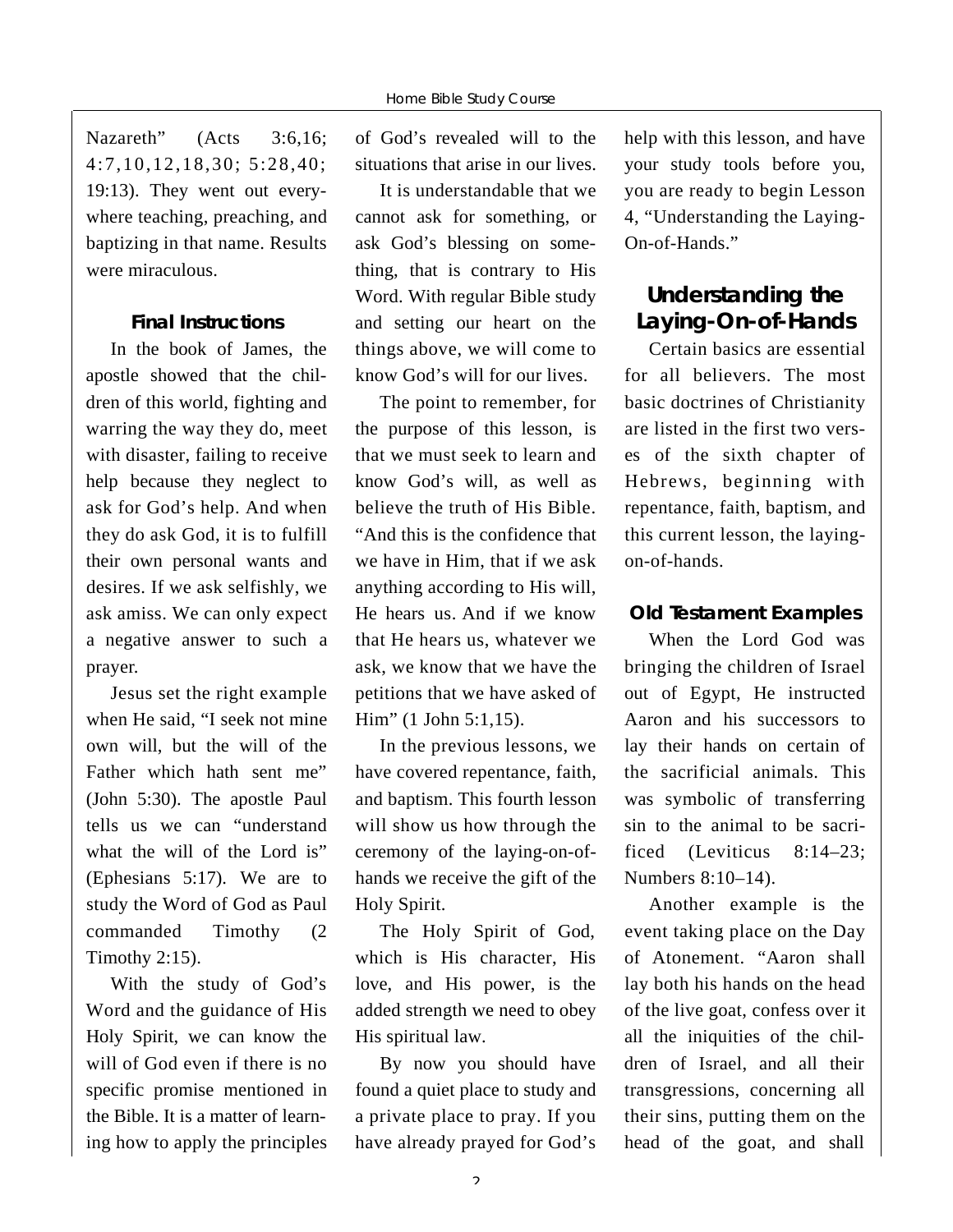send it away into the wilderness by the hand of a suitable man" (Leviticus 16:21).

Obviously Aaron didn't have magic hands; his were the same as any other Israelite's. This physical ceremony commanded by God was to show the unconverted Israelites that their sins needed to be atoned for and ultimately placed on the head of the father of sin, Satan. Of course, this all had symbolic meaning since only Christ's blood really atones for sin (Romans 5:11). The layingon-of-hands in this example symbolized the placing of the sins of the Israelites upon the head of the animal.

Of course, today we are not involved in animal sacrifices. These examples are used only to show how God used the laying-on-of-hands anciently.

#### **R e v i e w**

- *1. The laying-on-of-hands is a basic doctrine.*
- *2. When A a ron laid hands on an animal, it symbolized the transference of sin from the Israelites to the animal.*
- *3. Only the blood of Christ really atones for sin.*

### **Scriptures to Read, Remember, and Recite:** *H e b rews 6:1,2; Leviticus*

*8:14–23; Numbers 8:10–14; Leviticus 16:21; Romans 5:11*

#### **To Confer Blessings**

In the Book of Genesis, we see the ceremony of Israel's (Jacob's) blessing on his two grandsons, Ephraim and Manasseh. "Then Israel stretched out his right hand and laid it on Ephraim's head, who was the younger, and his left hand on Manasseh's head, guiding his hands knowingly, for Manasseh was the firstborn" (Genesis 48:14). Joseph, the boys' father, objected to Jacob's putting his right hand on the second born, but Jacob refused to change the position of his hands: "I know, my son, I know. He also shall become a people, and he also shall be great; but truly his younger brother shall be greater than he, and his descendants shall become a multitude of nations" (verse  $19$ .

Logic would tell us that the hands of Jacob did not make Ephraim and Manasseh become the great peoples they eventually became. The fact is, the power of the Lord God performed that. God used the physical symbols of Jacob's right and left hands to be a visible sign of the blessings He was to grant those two boys and their descendants.

#### **R e v i e w**

- *1. Blessings were passed on f rom fathers to sons by the*   $l$  *a*  $y$  *i*  $n$   $g$  *-*  $o$   $n$  *-*  $o$   $f$  *-*  $h$   $a$   $n$   $d$   $s$  $c$  *e remony.*
- *2. The power of God brings forth the blessings.*
- *3. The physical symbol of* Jacob's hands was the visi*ble sign of the blessings g i v e n .*

**Scriptures to Read, Remember, and Recite:** *Genesis 48:14,19.*

#### **An Example of Christ**

Note the example of Jesus Himself when He picked little children up in His arms. "Then little children were brought to Him that He might put His hands on them and pray....And He laid His hands on them and departed from there" (Matthew 19:13,15). By performing this simple act, He set an example for His church today to see to it that the little children receive God's blessing. He used the laying-on-of-hands as a symbol of authority to ask for a blessing on the children.

#### **R e v i e w**

*1. Jesus was not too busy for*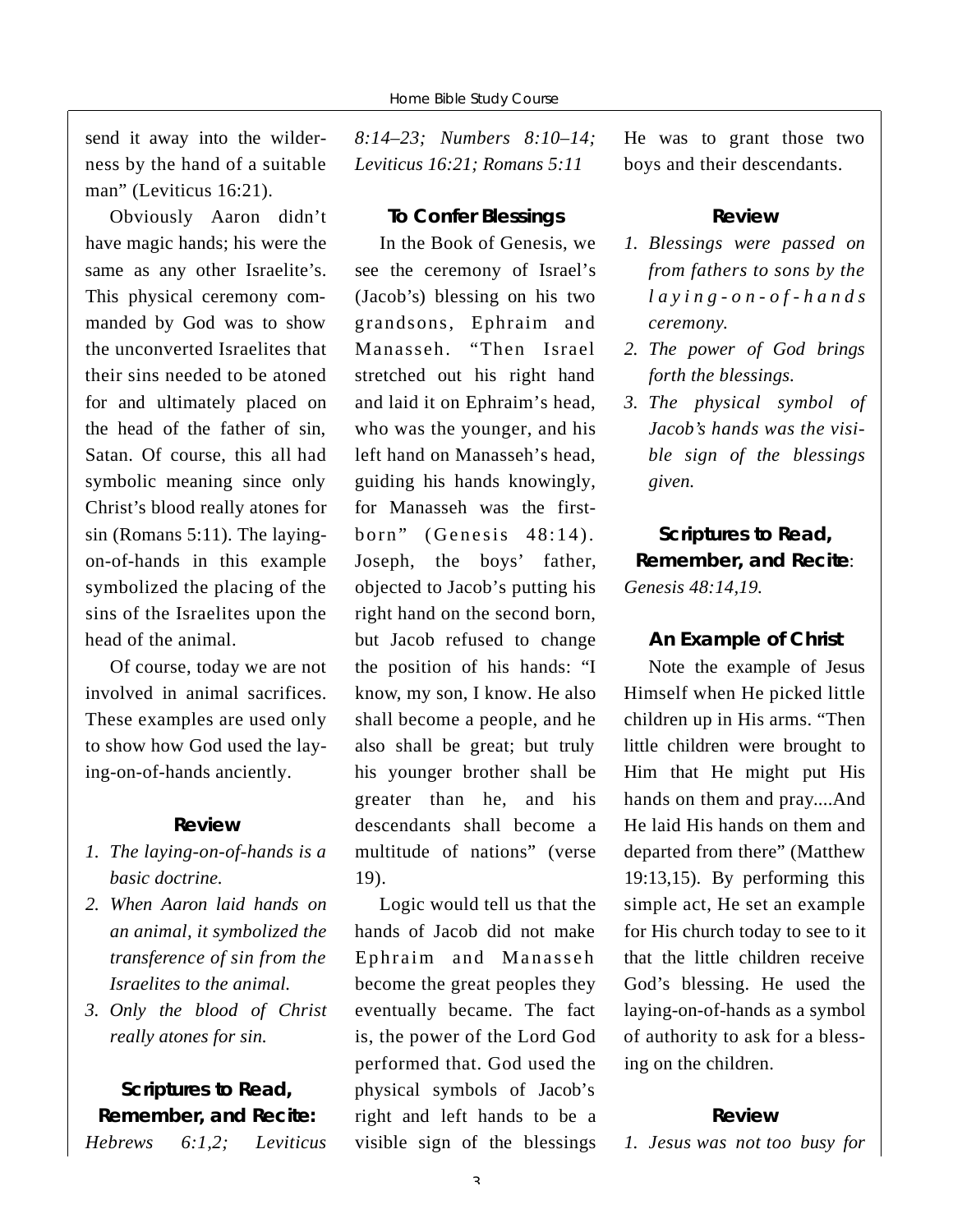*little children* 

- *2. Of such is the Kingdom of God.*
- *3. This simple act of blessing children sets an example for the church to follow.*
- *4. The laying-on-of-hands is a symbol of authority used to ask for special blessings.*

**Scriptures to Read, Remember, and Recite:** *Matthew 19:13,15*

#### **New Testament Examples**

There are a number of New Testament examples of people being ordained to an office by the laying-on-of-hands. One of the first is in the book of Acts where seven men were set before the apostles, who prayed and laid hands on them, ordaining them to the office of deacon (Acts 6:5,6).

Another example is found in Acts where Barnabas and Saul were prayed over and had hands laid on them for a special work they were to do (Acts  $13:1 - 3$ .

#### **R e v i e w**

- *1. Many are ordained to certain offices in the church by the laying-on-of-hands.*
- *2. Barnabas and Paul (Saul) w e re ordained for a certain work by the elders and*

#### *a p o s t l e s .*

**Scriptures to Read, Remember, and Recite:** *Acts 6:5,6; 13:1–3*

#### **The Giving of Authority**

It is God who made the decision that His church utilize the laying-on-of-hands as a physical symbol of the authority that God placed in His church and with His true ministers.

Young Timothy didn't decide on his own one day to proclaim himself a minister of God. He would have had to recognize the authority in God's church and in the apostle Paul. He was placed in the ministry by the laying on of Paul's hands (2 Timothy 1:6). Paul had the authority to place Timothy in the ministry because he had received that authority from God by the laying-on-of-hands of the elders and apostles before him. Therefore, the authority goes back to the twelve apostles, who were called, chosen, and ordained by Jesus Christ Himself.

#### **R e v i e w**

- *1. You cannot be a minister of Christ by just saying you are o n e .*
- *2. It was God who established*

*the authority of the layingon-of-hands in the church.* 

- *3. Paul was able to lay hands on Timothy and ordain him to the ministry because he also had received the lay* $ing-on-of-hands.$
- *4. All authority comes to the Church of God from Jesus Christ and the apostles.*

## **Scriptures to Read, Remember, and Recite:** *2 Timothy 1:6*

#### **Examples of Healing**

Christ set the example in healing. "When the sun was setting, all those who had any that were sick with various diseases brought them to Him; and He laid His hands on every one of them and healed them" (Luke 4:40).

The apostle Paul also laid his hands on Publius' father to heal him. "And it happened that the father of Publius lay sick of a fever and dysentery. Paul went in to him and prayed, and he laid his hands on him and healed him" (Acts  $28:8$ ).

To the sick God gives this command: "Is anyone among you sick? Let him call for the elders of the church, and let them pray over him, anointing him with oil in the name of the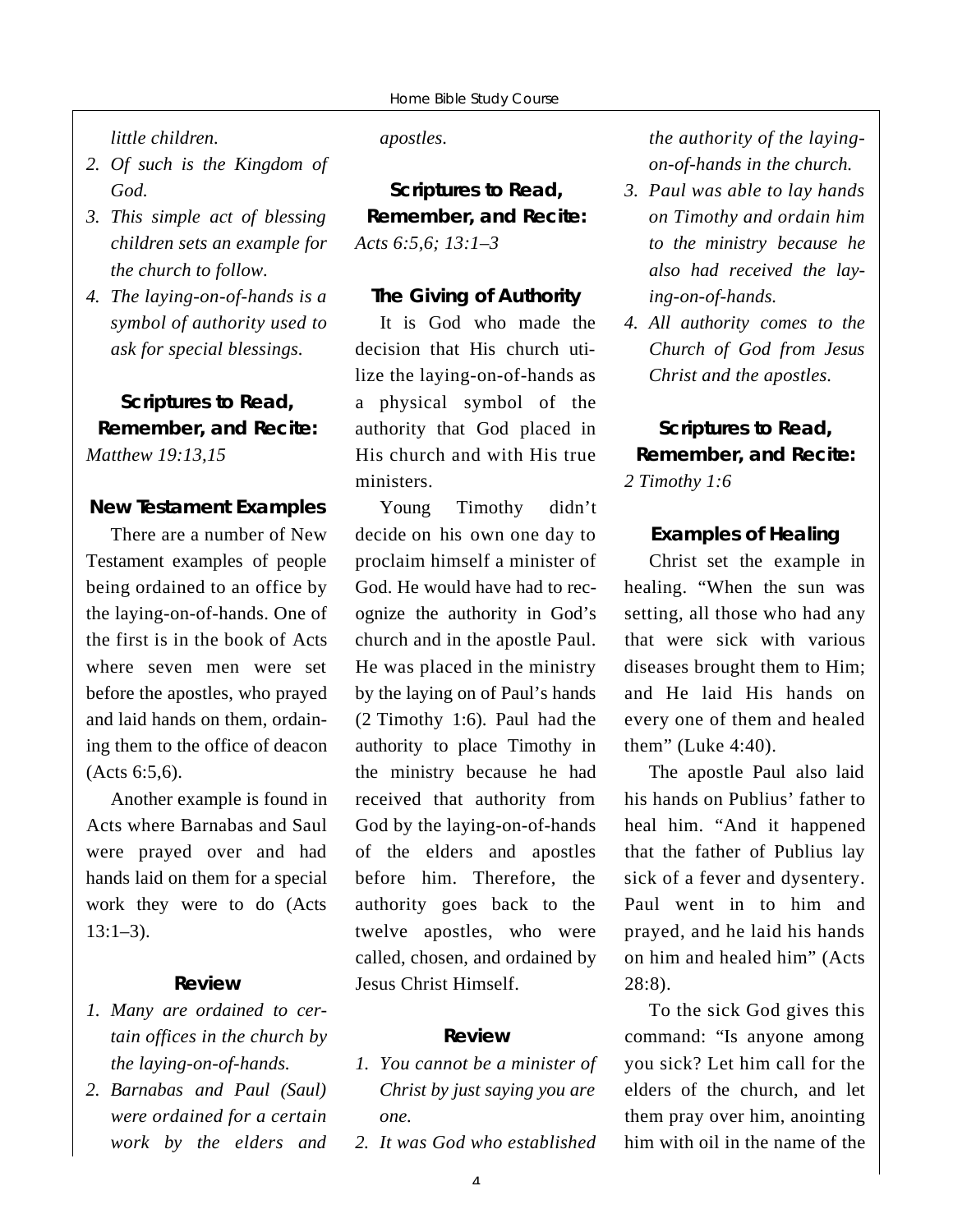Lord" (James 5:14). Oil is a symbol of God's Holy Spirit. No minister's hands are special or holy. No olive oil has any mystical powers. It is God Himself who heals through His Holy Spirit. However, when He tells the sick to call for the elders of the church, He establishes the authority for His miraculous healing to be done through His ministry in the church.

When we do go to the elders of the church and ask to be anointed for healing, we should not sit back and do nothing, waiting for God to heal. God expects us do our part to aid the healing process. Also, God knows what is best for us. So in the meantime we should get the best medical help we can afford. Doing this actually shows faith in God our Healer because we are trusting in Him for our welfare and at the same time doing our part.

#### **R e v i e w**

- *1. Christ set the example by laying His hands on the sick and healing them.*
- *2. Paul, following the example of Jesus, laid his hands on Publius' father and healed him.*
- *3. God gave the command that*

*we should go to the elders of the church when we're sick.*

*4. The elders of the church will pray for us, anoint us, and lay hands upon us for healing.* 

**Scriptures to Read, Remember, and Recite:** *Luke 4:40; Acts 28:8; James 5 : 1 4*

#### **Receiving the Holy Spirit**

The apostle Paul, even though Jesus Christ Himself struck him down, received the Holy Spirit only when Ananias laid hands on him. "And Ananias went his way and entered the house; and *laying his hands on him* he said, 'Brother Saul, the Lord Jesus, who appeared to you on the road as you came, has sent me that you may receive your sight and *be filled with the Holy Spirit*'" (Acts 9:17). Immediately Paul received the Holy Spirit and then was baptized. Normally, baptism comes first, and then the receiving of the Holy Spirit by the laying-on-of-hands. In Paul's case it was reversed; but this is the exception, not the rule.

Several years after Paul's conversion, he visited Ephesus and found people

who had been baptized into John the Baptist's baptism. They had never heard about the Holy Spirit. Paul taught them more thoroughly the truth about repentance and baptism, and when they heard these things they were again baptized in the name of the Lord Jesus. Paul laid hands on them and they then received the Holy Spirit (Act  $19:1 - 6.$ 

Peter and John were sent to Samaria because word came to the apostles at Jerusalem that they had received God's truth and had been baptized. However, they had not received the Holy Spirit. So when Peter and John laid their hands on them, they immediately received the Spirit!

Watching all this happen was Simon the sorcerer. He wanted the power of the Holy Spirit, and offered Peter money for it. Read for yourself what Peter told Simon (Acts 8:14–25).

If you have truly repented of breaking God's holy and righteous laws, you too should be baptized and experience the laying-on-of-hands to receive God's Holy Spirit.

After these rituals, God gives the Holy Spirit of power,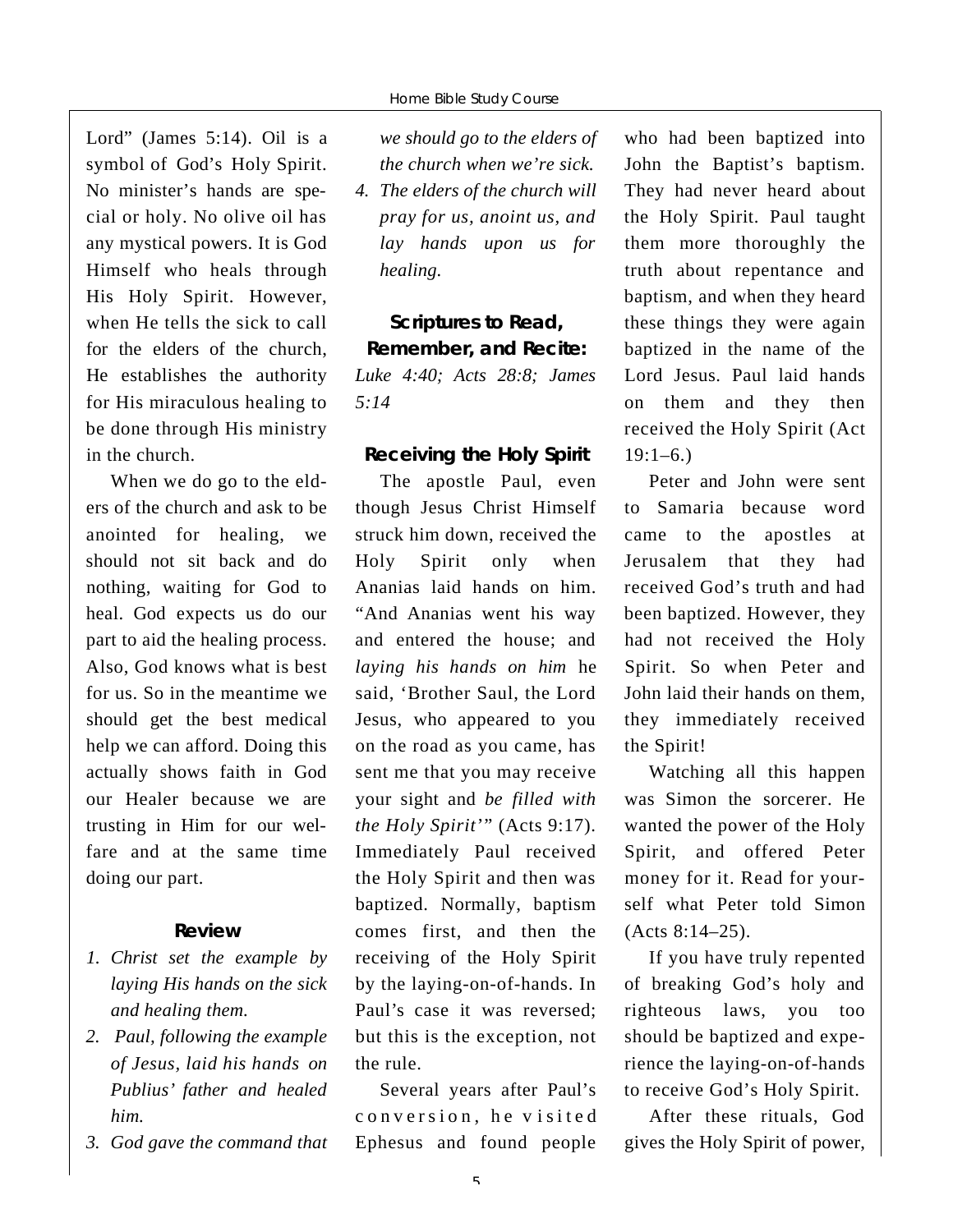which will convict your heart and mind, and help you make decisions for your life that will be pleasing to God. God's Spirit will help individuals to grow in grace and in the knowledge of Christ Jesus, overcoming self and becoming more like Jesus every day, for the remainder of your life.

### **R e v i e w**

- *1. Even the apostle Paul had to have another human being lay hands on him so he could receive the Holy Spirit.*
- *2. Paul received the Spirit and then was baptized, reversing the normal order. This is an*

*Study Notes:*

*exception, not the rule.* 

- *3. Those who had been baptized into John the Baptist's baptism needed to be rebaptized before having hands laid on them to receive the Holy Spirit.*
- *4. Those of Samaria had been baptized but had not received the Spirit because hands had not been laid on them.*
- 5. Simon the sorcerer found *out you cannot buy the power of the Holy Spirit.*
- *6. God gives His Holy Spirit to those who believe, have a repentant heart, are baptized, and receive the laying-on-of-hands of His*

 $s$ *ervants.* 

**Scriptures to Read, Remember, and Recite:** *Acts 9:17; 19:1–6; 8:14–25*

#### **Conclusion**

The laying-on-of-hands ceremony is quite relevant to this society, and to you and me!

God is alive, and, through His chosen agents and ministers, is actively dealing with mankind today. Yes, God still deals with imperfect people, through a physical group of human beings, the church, doing His work. May God bless you to understand! ❏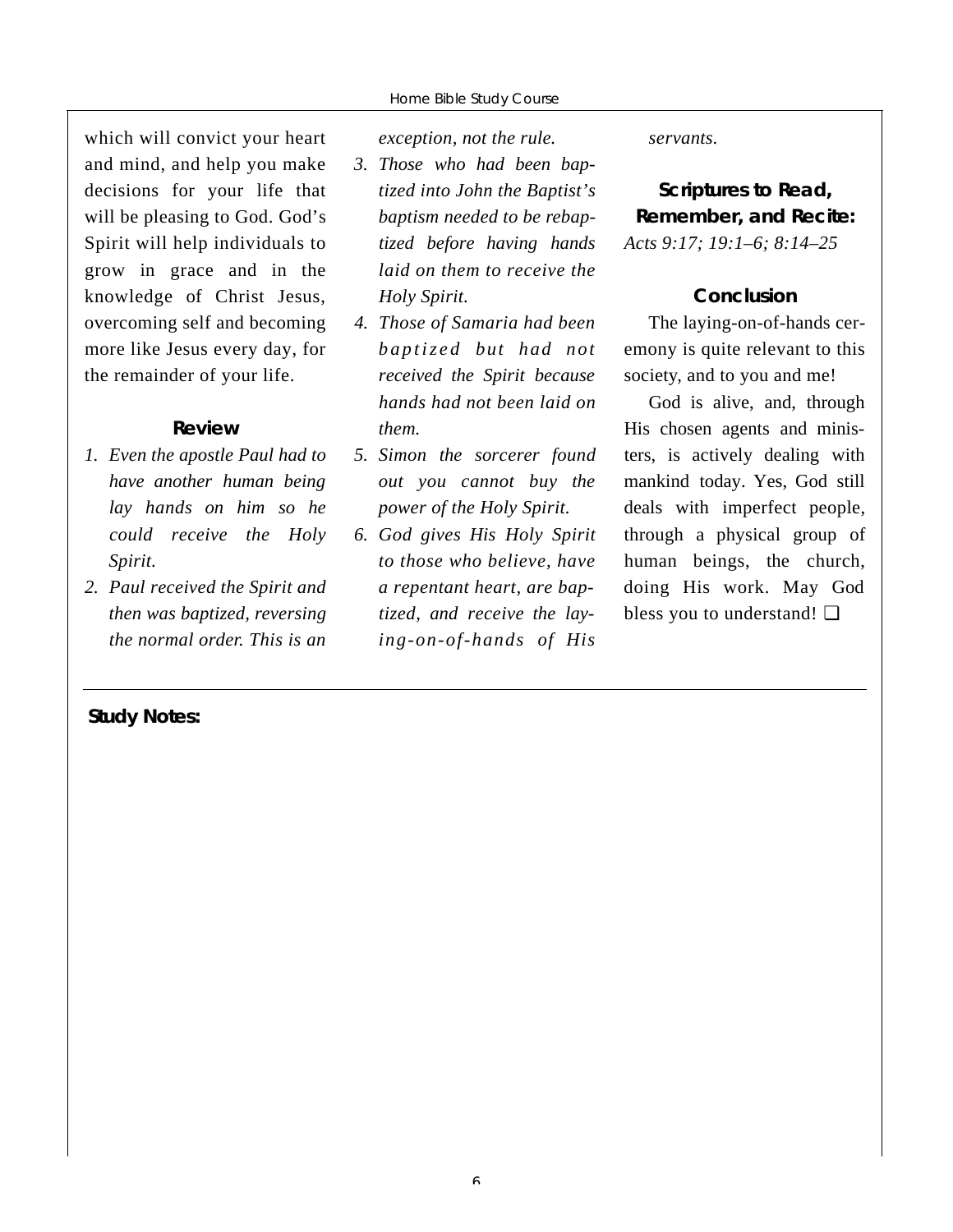# **Understanding 4 the Laying-Onof-Hands Test Yourself Write your answers to the questions on a separate sheet of paper. Check** *your* **answers with the answers found at the end of the test. Detach the return coupon at the bottom of the page and mail back to us. We will send the next lesson**

**in the series to you.**

*Cut along dotted line Cut along dotted line*

# **The Church of God International**

# $H$  **Study Study Cour BIB s e L E**

# *True or False Questions*

- 1. The laying-on-of-hands was used to symbolically transfer sin to the sacrificial animal.
- 2. Sins do not need to be atoned for. We just say we are sorry.
- 3. Atonement can only be accomplished through Christ's blood.
- 4. Jacob blessed his grandsons without God's approval.
- 5. Jacob must have been a fortuneteller.
- 6. Jesus told His disciples to keep the little children away.
- 7. Jesus laid His hands on the little

**The Church of God International**

- children and blessed them.
- 8. The kingdom will be made up of those with the humility of little children.
- 9. We should follow Jesus' example in the church and bless infant children.
- 10. The laying-on-of-hands is not necessary for ordination.
- 11. We don't really have to follow the a postles' example in ordination.
- 12. The laying-on-of-hands is a nice ceremony but not necessary.

#### *Continued on next page*

| <b>SOME BIBLE</b><br>L LStudyCourseLL |
|---------------------------------------|
|---------------------------------------|

| $\Box$ Yes!         |
|---------------------|
| Send me<br>Lesson 5 |

|                                                           | Code-CO5                            |  |
|-----------------------------------------------------------|-------------------------------------|--|
|                                                           | Send to:                            |  |
|                                                           | The Church of God<br>International  |  |
|                                                           | P.O. Box 2525                       |  |
|                                                           | Tyler, TX 75710                     |  |
| City:<br>State:<br>Zip:<br>$\sim$ 100 $-$ 100 $-$ 100 $-$ | Thanks for letting<br>us serve you! |  |